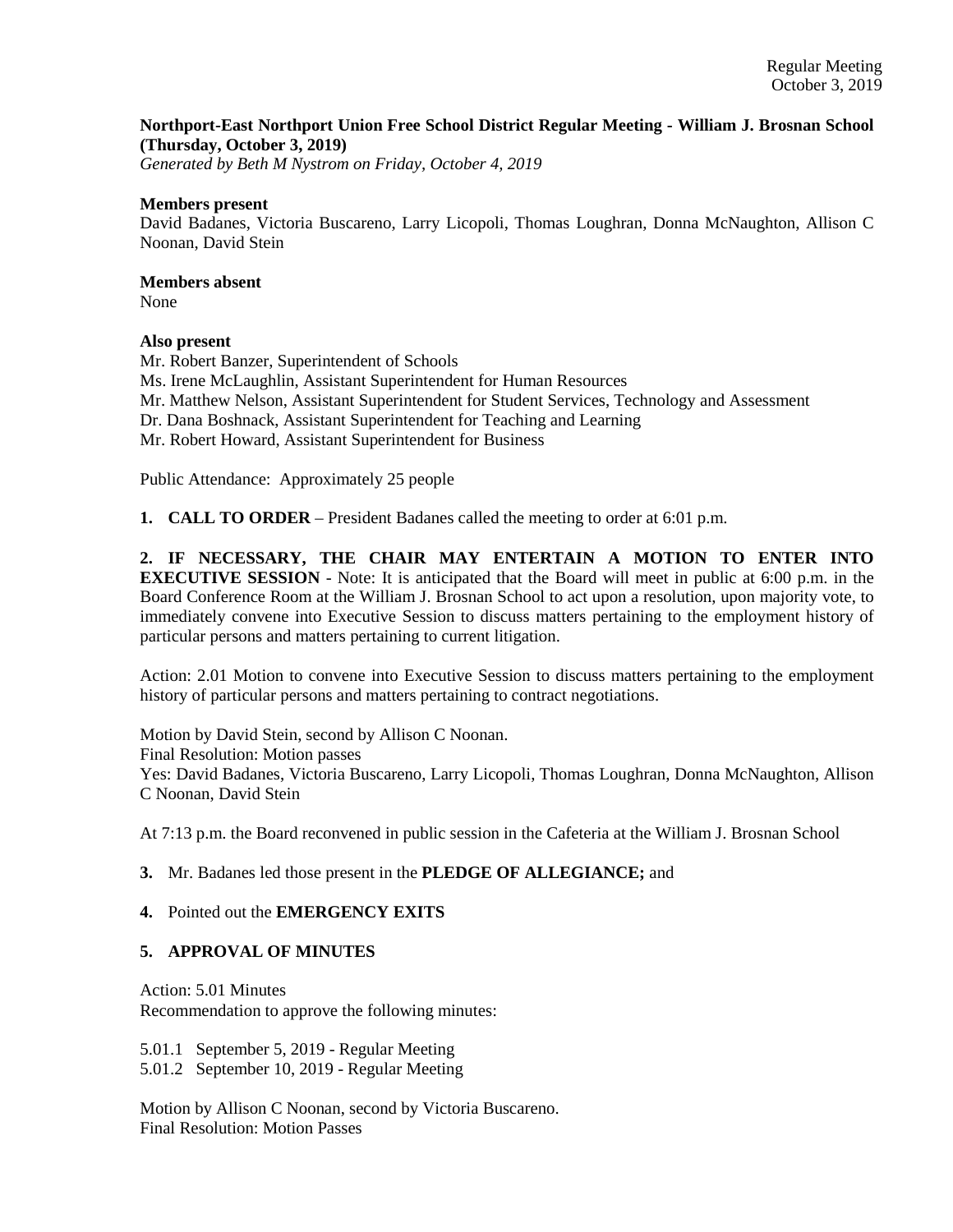Yes: David Badanes, Victoria Buscareno, Larry Licopoli, Thomas Loughran, Donna McNaughton, Allison C Noonan, David Stein

## **6. STUDENT AND STAFF RECOGNITION/ANNOUNCEMENTS FROM THE SUPERINTENDENT OF SCHOOLS**

Presentations: 6.01 Accomplishments of Staff and Students

6.01.1 Ms. Robin Rann, District-wide Chairperson of Mathematics, introduced Danielle Levanti, Mathematics Department Student of the Month.

President Badanes and Superintendent Banzer congratulated Danielle on her fine accomplishments and presented her with a commendation from the Board.

**7. COMMUNICATIONS** - Please Note: This is the opportunity for persons who had written letters to the Board to speak to the Board regarding the issues raised in their communications. Speakers are asked to keep their comments brief, and to speak no longer than 5 minutes.

There were no communications to the Board requiring Board action.

**8. PUBLIC COMMENT/PARTICIPATION** - Please Note: Community members are invited to share their questions, comments, or concerns with the School Board. When speaking, citizens should state their name and address for the record and limit their presentation to 5 minutes. Where possible, the Board will answer factual questions immediately. A written response may be provided when information is not available. If a response would involve discussion of Board Policy or decisions which might be of interest to citizens not present at the meeting, the Board may place the item on a future meeting agenda.

| Name                           | Comment                                                                                                                                                                                                                                                                                                                        |
|--------------------------------|--------------------------------------------------------------------------------------------------------------------------------------------------------------------------------------------------------------------------------------------------------------------------------------------------------------------------------|
| Nicole Raganella<br>Parent     | Read a letter to the Board stating her concerns regarding security measures that<br>have yet to be put into place such as the door ajar system, the Rave app, and that<br>as of now the response time to stop an active shooter is the same. Ms. Raganella<br>asked when these measures will be put into place.                |
| Grace Centamore<br>Student     | Asked the Board to change its policy regarding after school clubs and activities to<br>not require student to be immunized. Ms. Centamore stated that she knows hands<br>are tied regarding attendance at school but the Board controls the policies.                                                                          |
| <b>Joe Centamore</b><br>Parent | Thanked the Board for writing a letter regarding the timeline of the religious<br>exemption law and realize that it is out of the Board's control. Mr. Centamore<br>stated that other parents have asked the Board to review its policy and allow<br>students who are not immunized to participate in after school activities. |

### **9. SPECIAL REPORTS - DISTRICT-WIDE SCHOOL SAFETY PLAN**

Discussion: 9.01 District-wide School Safety Plan

Mr. Banzer stated that tonight is not the public hearing on the district-wide school safety plan. The plan needs to be posted on the District's website for a public comment period of 30 days and then a public hearing will be held on it on November 7<sup>th</sup>.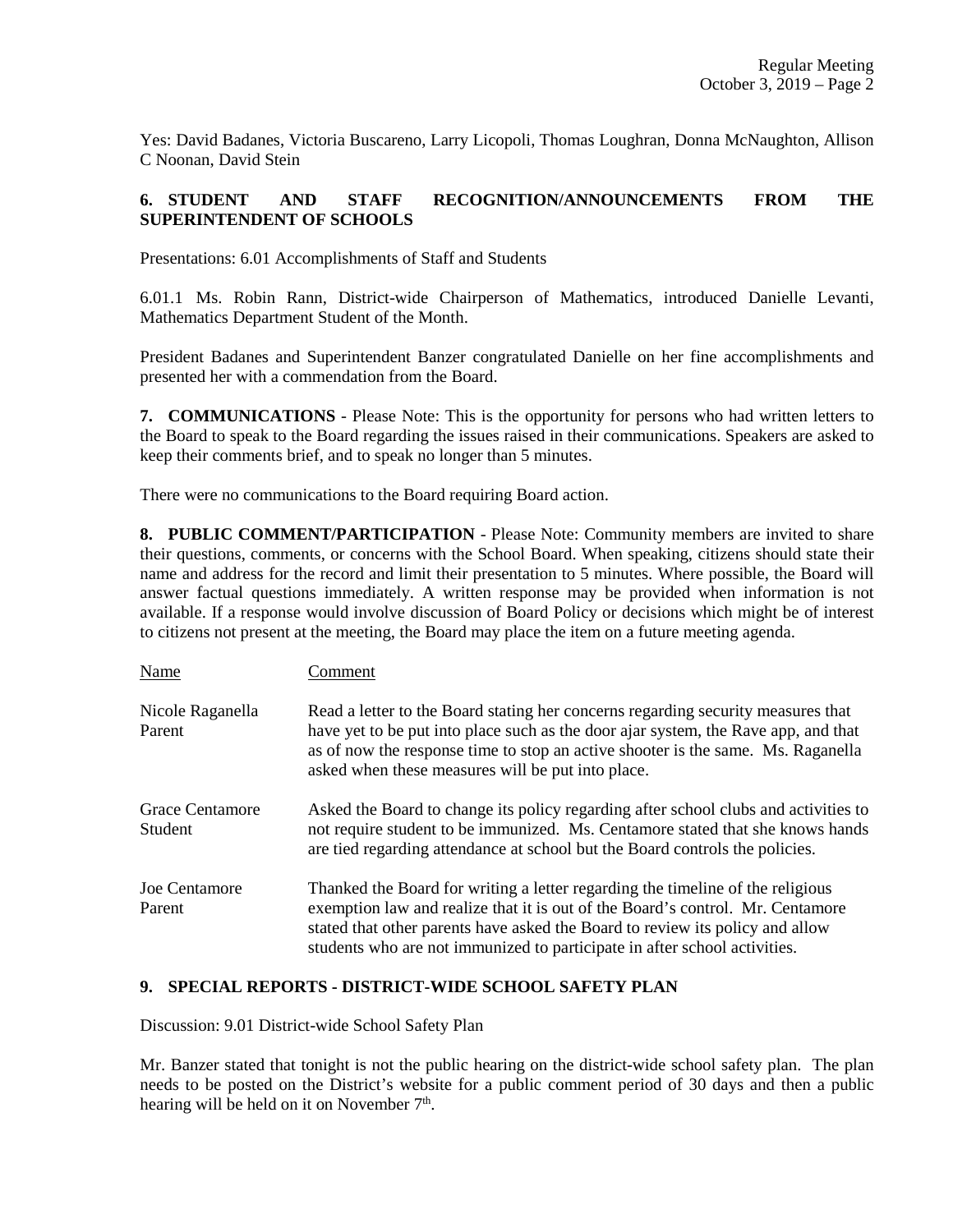## **10. SUPERINTENDENT'S REPORT, GENERAL - FOR BOARD ACTION**

Action: 10.01 Personnel Actions Report Recommendation to approve the attached Personnel Actions Report.

Motion by Victoria Buscareno, second by Allison C Noonan. Final Resolution: Motion Passes Yes: David Badanes, Victoria Buscareno, Larry Licopoli, Thomas Loughran, Donna McNaughton, Allison C Noonan, David Stein

Action: 10.02 Schedule J - Committee on Special Education Recommendation to approve Schedule J - Committee on Special Education

Motion by Victoria Buscareno, second by Allison C Noonan. Final Resolution: Motion Passes Yes: David Badanes, Victoria Buscareno, Larry Licopoli, Thomas Loughran, Donna McNaughton, Allison C Noonan, David Stein

Action: 10.03 Foreign/Overnight Travel with Students Recommendation to approve the following Overnight Travel with Students:

10.03.1 Washington DC/Arlington, VA - January 30, 2020 - February 2, 2020 - LEAD Conference 10.03.2 Orlando, FL - December 18, 2019 - December 22, 2019 - National Basketball Invitational Tournament

10.03.3 Greenkill Outdoor Education Center, NY - November 18, 2019 - November 20, 2019 10.03.4 Italy - April 8, 2020 - April 19, 2020 - 11th & 12 Grade Italian Students

Motion by Victoria Buscareno, second by Allison C Noonan. Final Resolution: Motion Passes Yes: David Badanes, Victoria Buscareno, Larry Licopoli, Thomas Loughran, Donna McNaughton, Allison C Noonan, David Stein

### **11. SUPERINTENDENT'S REPORT, FINANCIAL - FOR BOARD ACTION**

Action: 11.01 Martha White Ph.D.

Recommendation to approve a Supplementary Education Services Agreement between the Northport-East Northport Union Free School District and Martha J. White, Ph.D. for a total not to exceed \$255.00 for Inservice Training for Teacher Aides (Spec. Ed.)

Motion by Larry Licopoli, second by Victoria Buscareno. Final Resolution: Motion Passes Yes: David Badanes, Victoria Buscareno, Larry Licopoli, Thomas Loughran, Donna McNaughton, Allison C Noonan, David Stein

Action: 11.02 New York Bar Foundation Grant

Recommendation to approve a request to apply for a grant in the amount of \$8,500 from The New York Bar Foundation to be utilized for expenses related to the annual Law and Civic Education Summer Institute Program conducted by the District's Law-Related Education Program (Project PATCH)

Motion by Larry Licopoli, second by Victoria Buscareno. Final Resolution: Motion Passes

Yes: David Badanes, Victoria Buscareno, Larry Licopoli, Thomas Loughran, Donna McNaughton, Allison C Noonan, David Stein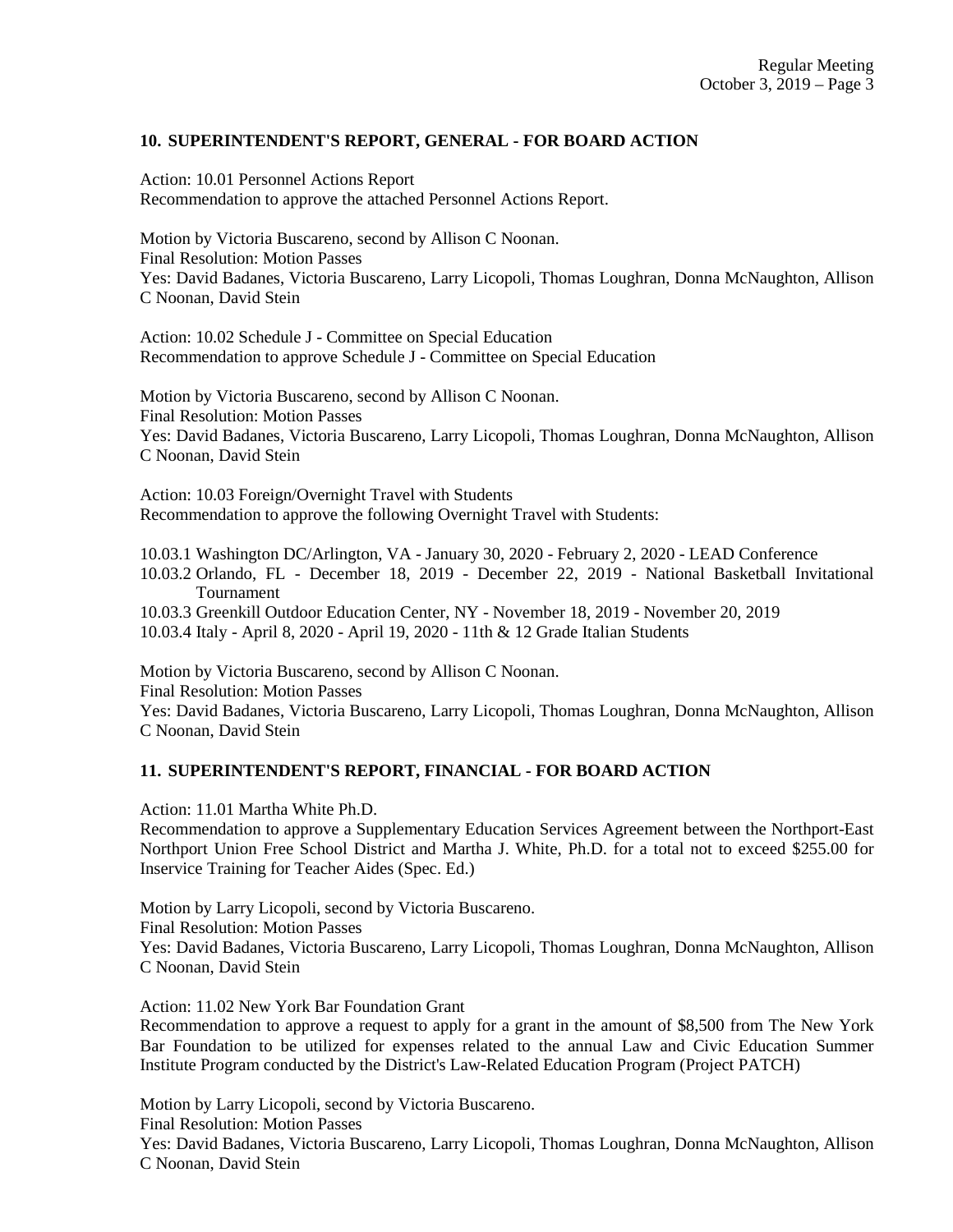Action: 11.03 Michael C. Kauffman Memorial Scholarship Fund Donation Recommendation to approve the following resolution:

"RESOLVED, that the Board of Education accept the donation of \$25.00 from Jon Gregurich toward the Michael C. Kauffman Memorial Scholarship Fund"

Motion by Larry Licopoli, second by Victoria Buscareno. Final Resolution: Motion Passes Yes: David Badanes, Victoria Buscareno, Larry Licopoli, Thomas Loughran, Donna McNaughton, Allison C Noonan, David Stein

Action: 11.04 Bell Percussion Pack donation Recommendation to approve the following resolution:

"RESOLVED, that the Board of Education accept a donation of a student Bell Percussion Pack with case and stand from community member, Ms. Gerilyn Franco, value estimated by the donor to be approximately \$150.00"

Motion by Larry Licopoli, second by Victoria Buscareno. Final Resolution: Motion Passes Yes: David Badanes, Victoria Buscareno, Larry Licopoli, Thomas Loughran, Donna McNaughton, Allison C Noonan, David Stein

Action: 11.05 Harborfields Central School District

Recommendation to approve a 2019-2020 Special Education Services Contract between the Board of Education of the Northport-East Northport Union Free School District and the Board of Education of the Harborfields Central School District (Spec. Ed.)

Motion by Larry Licopoli, second by Victoria Buscareno. Final Resolution: Motion Passes Yes: David Badanes, Victoria Buscareno, Larry Licopoli, Thomas Loughran, Donna McNaughton, Allison C Noonan, David Stein

Action: 11.06 Commack Union Free School District

Recommendation to approve a 2019-2020 Tuition Contract for Special Education Services between the Board of Education of the Northport-East Northport Union Free School District and the Board of Education of the Commack Union Free School District (Spec. Ed.)

Motion by Larry Licopoli, second by Victoria Buscareno.

Final Resolution: Motion Passes

Yes: David Badanes, Victoria Buscareno, Larry Licopoli, Thomas Loughran, Donna McNaughton, Allison C Noonan, David Stein

Action: 11.07 Oyster Bay - East Norwich Central School District

Recommendation to approve a 2019-2020 Special Education Services Agreement between the Board of Education of the Northport-East Northport Union Free School District and the Board of Education of the Oyster Bay-East Norwich Central School District (Spec. Ed.)

Motion by Larry Licopoli, second by Victoria Buscareno.

Final Resolution: Motion Passes

Yes: David Badanes, Victoria Buscareno, Larry Licopoli, Thomas Loughran, Donna McNaughton, Allison C Noonan, David Stein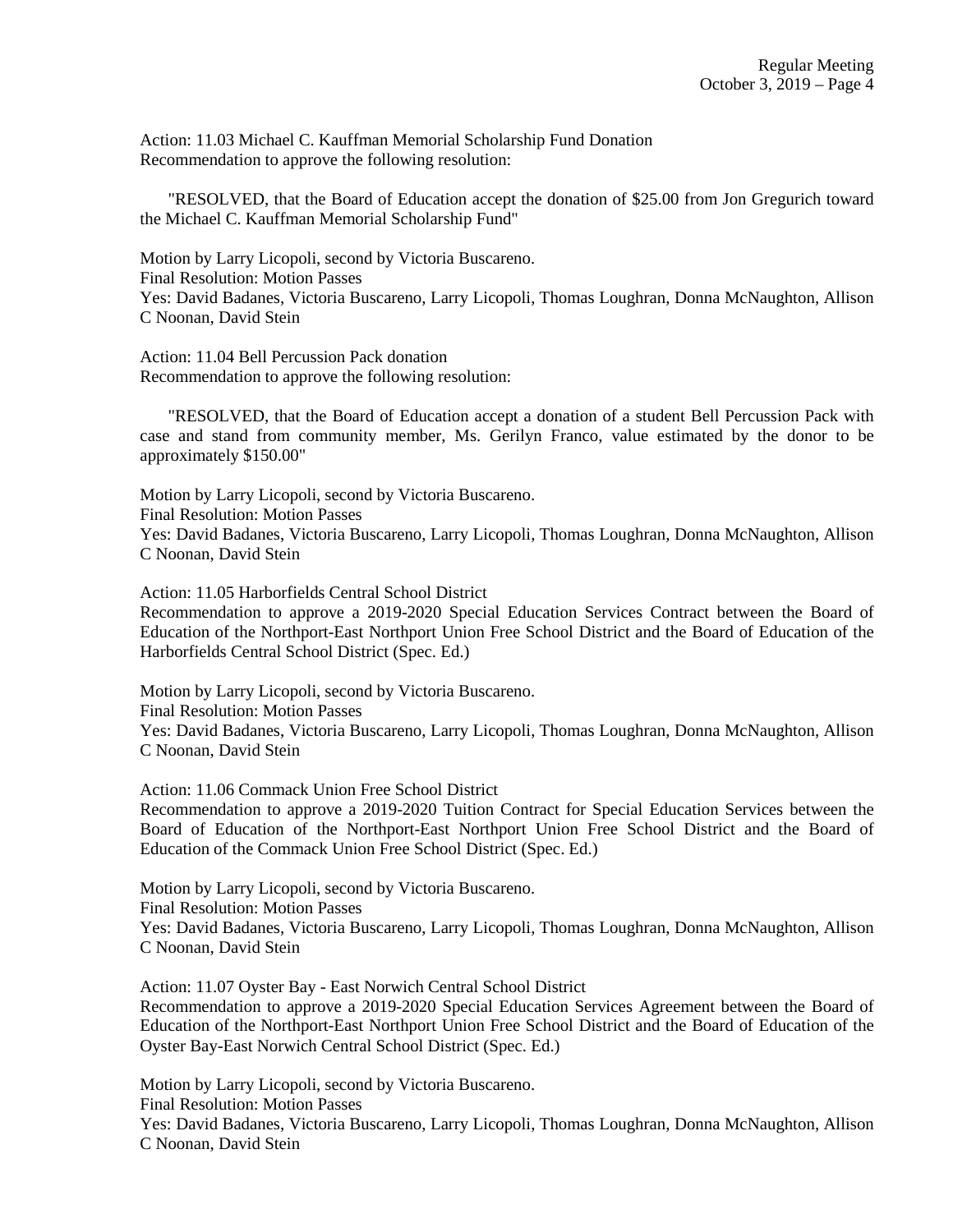Action: 11.08 Claims Auditor's Reports and Schedule of Claims Recommendation to approve the Claims Auditor's Reports for Warrants and Schedule of Claims for payments dated:

August 9, 2019 (Payroll Trust & Agency Warrant), August 15, 2019 (Accounts Payable Warrant), August 23, 2019 (Payroll Trust & Agency Warrant), August 30, 2019 (Accounts Payable Warrant), August 2019 (Claims Audit Report)

Motion by Larry Licopoli, second by Victoria Buscareno. Final Resolution: Motion Passes Yes: David Badanes, Victoria Buscareno, Larry Licopoli, Thomas Loughran, Donna McNaughton, Allison C Noonan, David Stein

Action: 11.09 Treasurer's Report and Monthly Summary of Receipts and Disbursements Recommendation to approve Treasurer's Report and Monthly Summary of Receipts and Disbursements:

11.09.1 Treasurer's Report for the period July 1, 2019 through July 31, 2019 11.09.2 Monthly Summary of Receipts and Disbursements as of July 2019

Motion by Larry Licopoli, second by Victoria Buscareno. Final Resolution: Motion Passes Yes: David Badanes, Victoria Buscareno, Larry Licopoli, Thomas Loughran, Donna McNaughton, Allison C Noonan, David Stein

Action: 11.10 Schedule of Investments Recommendation to approve the Schedule of Investments as of July 31, 2019

Motion by Larry Licopoli, second by Victoria Buscareno. Final Resolution: Motion Passes Yes: David Badanes, Victoria Buscareno, Larry Licopoli, Thomas Loughran, Donna McNaughton, Allison C Noonan, David Stein

Action: 11.11 Collateral Schedule Recommendation to approve the Collateral Schedule as of July 31, 2019

Motion by Larry Licopoli, second by Victoria Buscareno. Final Resolution: Motion Passes Yes: David Badanes, Victoria Buscareno, Larry Licopoli, Thomas Loughran, Donna McNaughton, Allison C Noonan, David Stein

Action: 11.12 Bank Reconciliation Recommendation to approve the Bank Reconciliation Report for the Month Ended July 31, 2019

Motion by Larry Licopoli, second by Victoria Buscareno. Final Resolution: Motion Passes Yes: David Badanes, Victoria Buscareno, Larry Licopoli, Thomas Loughran, Donna McNaughton, Allison C Noonan, David Stein

Action: 11.13 General Fund Projected Cash Flow Recommendation to approve the General Fund Projected Cash Flow Statement for the year ending 2019- 2020, Actual Data July 1, 2019 - July 31, 2019, estimated data August 1, 2019 - June 30, 2020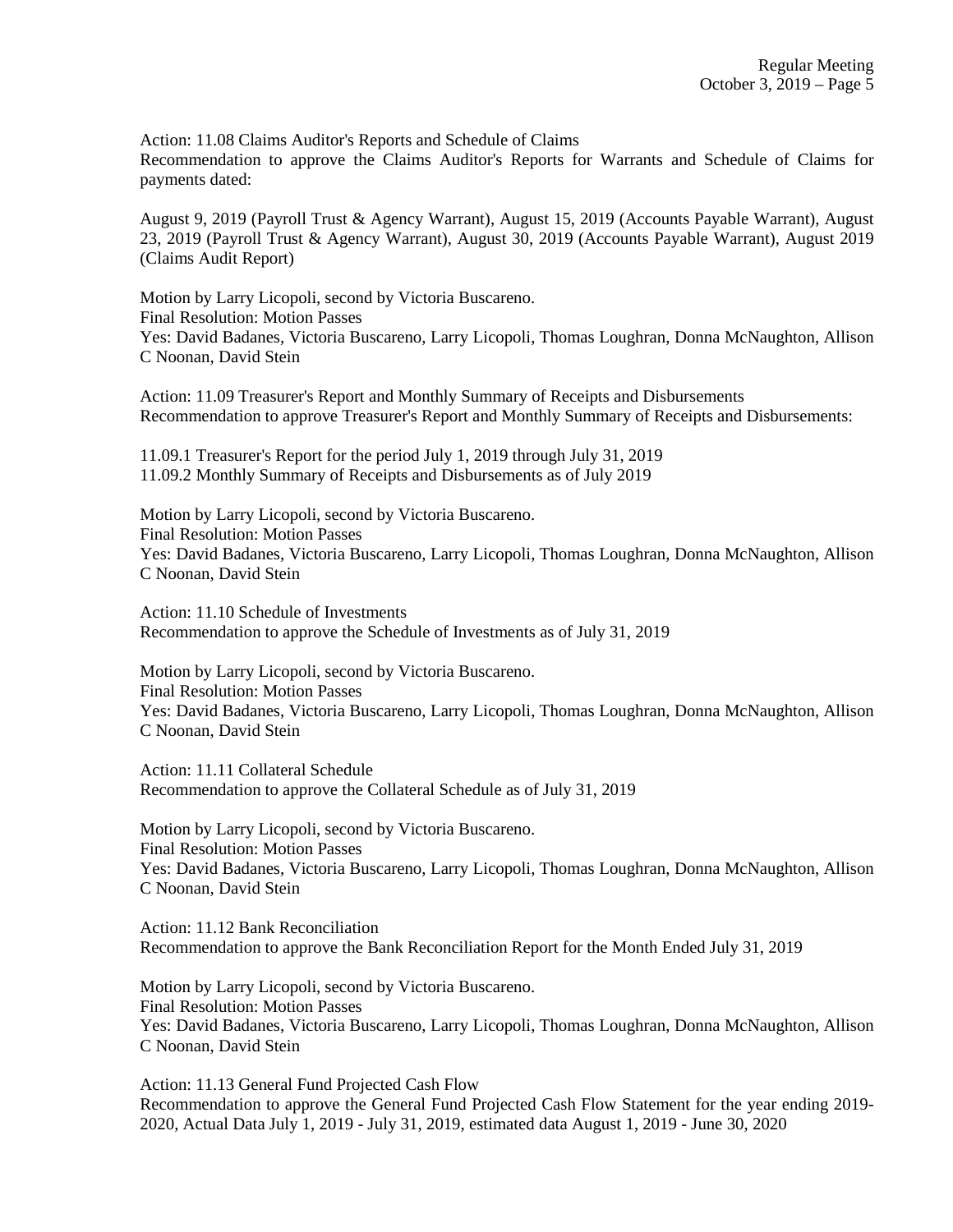Motion by Larry Licopoli, second by Victoria Buscareno.

Final Resolution: Motion Passes

Yes: David Badanes, Victoria Buscareno, Larry Licopoli, Thomas Loughran, Donna McNaughton, Allison C Noonan, David Stein

Action: 11.14 Monthly Revenue and Budget Status Report - School Lunch Fund Recommendation to approve the following Monthly Revenue and Budget Status Reports - School Lunch Fund:

- 11.14.1 Monthly Revenue and Budget Status Report School Lunch Fund for the Month Ending June 30, 2019
- 11.14.2 Monthly Revenue and Budget Status Report School Lunch Fund for the Month Ending July 31, 2019

Motion by Larry Licopoli, second by Victoria Buscareno.

Final Resolution: Motion Passes

Yes: David Badanes, Victoria Buscareno, Larry Licopoli, Thomas Loughran, Donna McNaughton, Allison C Noonan, David Stein

Action: 11.15 Monthly Revenue and Budget Status Report - Special Aid Fund Recommendation to approve the Monthly Revenue and Budget Status Reports - Special Aid Fund:

- 11.15.1 Monthly Revenue and Budget Status Report Special Aid Fund for the Month Ending June 30, 2019
- 11.15.2 Monthly Revenue and Budget Status Report Special Aid Fund for the Month Ending July 31, 2019

Motion by Larry Licopoli, second by Victoria Buscareno.

Final Resolution: Motion Passes

Yes: David Badanes, Victoria Buscareno, Larry Licopoli, Thomas Loughran, Donna McNaughton, Allison C Noonan, David Stein

Action: 11.16 Monthly Revenue and Budget Status Report - General Fund Recommendation to approve the Monthly Revenue and Budget Status Reports - General Fund:

11.16.1 Monthly Revenue and Budget Status Report - General Fund for the Month Ending June 30, 2019 11.16.2 Monthly Revenue and Budget Status Report - General Fund for the Month Ending July 31, 2019

Motion by Larry Licopoli, second by Victoria Buscareno.

Final Resolution: Motion Passes

Yes: David Badanes, Victoria Buscareno, Larry Licopoli, Thomas Loughran, Donna McNaughton, Allison C Noonan, David Stein

Action: 11.17 Monthly Revenue and Budget Status Report - Capital Fund Recommendation to approve the Monthly Revenue and Budget Status Reports - Capital Fund

11.17.1 Monthly Revenue and Budget Status Report - Capital Fund for the Month Ending June 30, 2019 11.17.2 Monthly Revenue and Budget Status Report - Capital Fund for the Month Ending July 31, 2019

Motion by Larry Licopoli, second by Victoria Buscareno. Final Resolution: Motion Passes Yes: David Badanes, Victoria Buscareno, Larry Licopoli, Thomas Loughran, Donna McNaughton, Allison C Noonan, David Stein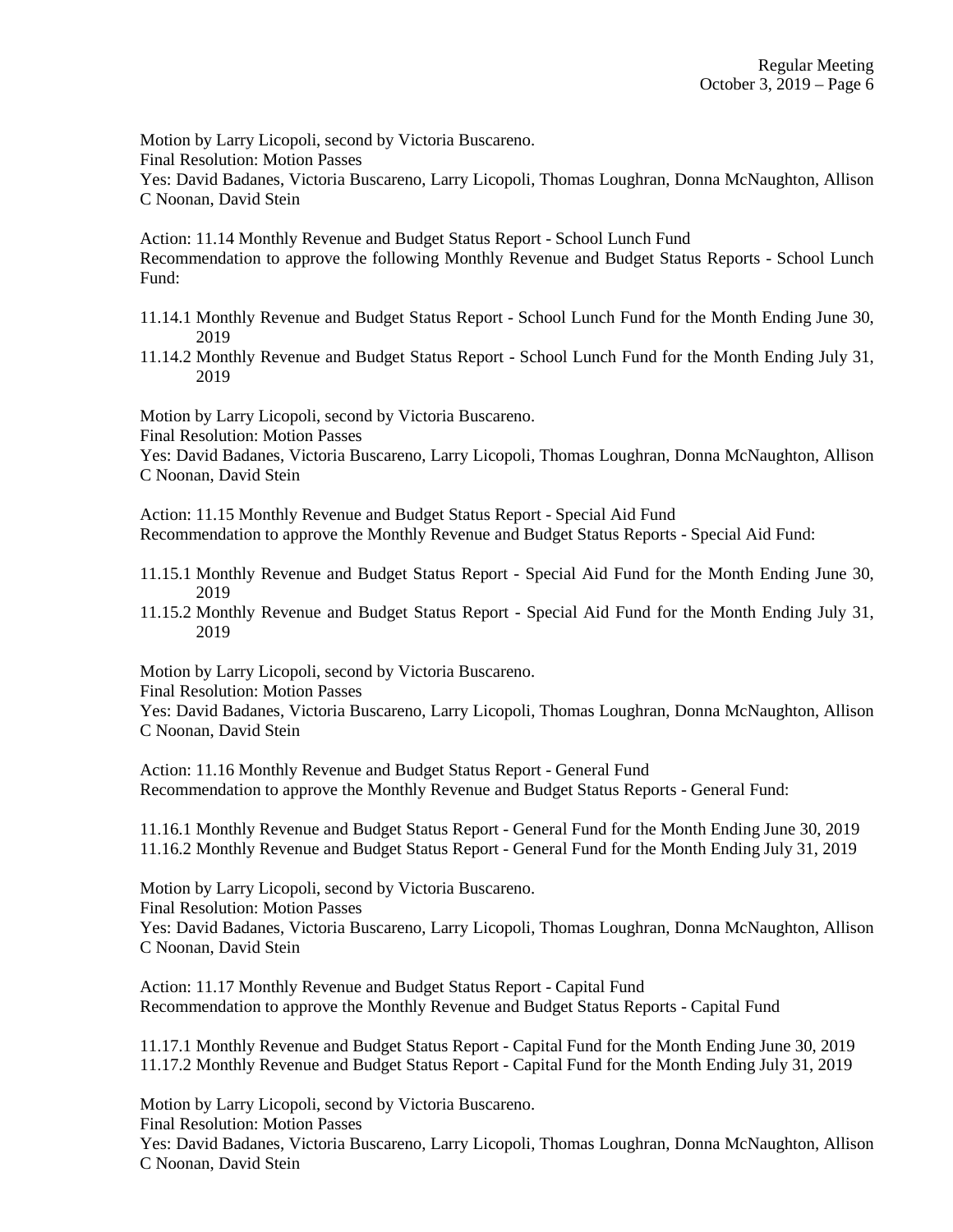Action: 11.18 School Lunch Profit and Loss Recommendation to approve the School Lunch Profit and Loss Statement for the Period September 1, 2018 through June 30, 2019

Motion by Larry Licopoli, second by Victoria Buscareno. Final Resolution: Motion Passes Yes: David Badanes, Victoria Buscareno, Larry Licopoli, Thomas Loughran, Donna McNaughton, Allison C Noonan, David Stein

Action: 11.19 Quarterly Trial Balance Report Recommendation to approve the Quarterly Trial Balance Report for All District Funds for the period July 1, 2018 - June 30, 2019

Motion by Larry Licopoli, second by Victoria Buscareno. Final Resolution: Motion Passes Yes: David Badanes, Victoria Buscareno, Larry Licopoli, Thomas Loughran, Donna McNaughton, Allison C Noonan, David Stein

Action: 11.20 Quarterly Student Account Activity Reports Recommendation to approve the Quarterly Student Account Activity Reports for the period April 1, 2019 - June 30, 2019

11.20.1 Northport High School 11.20.2 East Northport Middle School 11.20.3 Northport Middle School

Motion by Larry Licopoli, second by Victoria Buscareno. Final Resolution: Motion Passes Yes: David Badanes, Victoria Buscareno, Larry Licopoli, Thomas Loughran, Donna McNaughton, Allison C Noonan, David Stein

Action: 11.21 Appropriated Reserves, Budget Confirmation & Tax Levy Recommendation to approve the following resolutions regarding Appropriated Reserves, Confirm Budget and Set Tax Levy for 2019-2020:

"RESOLVED that, pursuant to voter approval on May 21, 2019 of Proposition No. 1, the 2019-2020 Budget Appropriation shall be, Proposition 1 - Annual School District Budget \$171,077,668, Total Budget Appropriation \$171,077,668"

"RESOLVED that, pursuant to Section 1318, Subdivision 1, of the Real Property Tax Law, the District shall retain \$6,843,106 of its 2019-2020 total unassigned fund balance, said amount being 4.00% of the voter approved budget and shall apply to the 2019-2020 tax levy the sum of \$2,375,000, the remainder of the 2019-2020 total unassigned fund balance."

"RESOLVED that, pursuant to Subdivision 12 of Section 1604 of the Education Law, the estimated receipts, including the application of the remaining unassigned fund balance as determined above and the required levy of taxes for school district purposes, be established as follows: Estimated Receipts - \$21,360,026, Tax Levy (includes estimated STAR reimbursement of \$8,000,000) - \$149,717,642"

"RESOLVED that, pursuant to 259 and Subdivision 5(a), Section 1804 of the Education Law, the following additional tax levy also be established: For the School District Library as requested by the Library Trustees - \$10,012,500"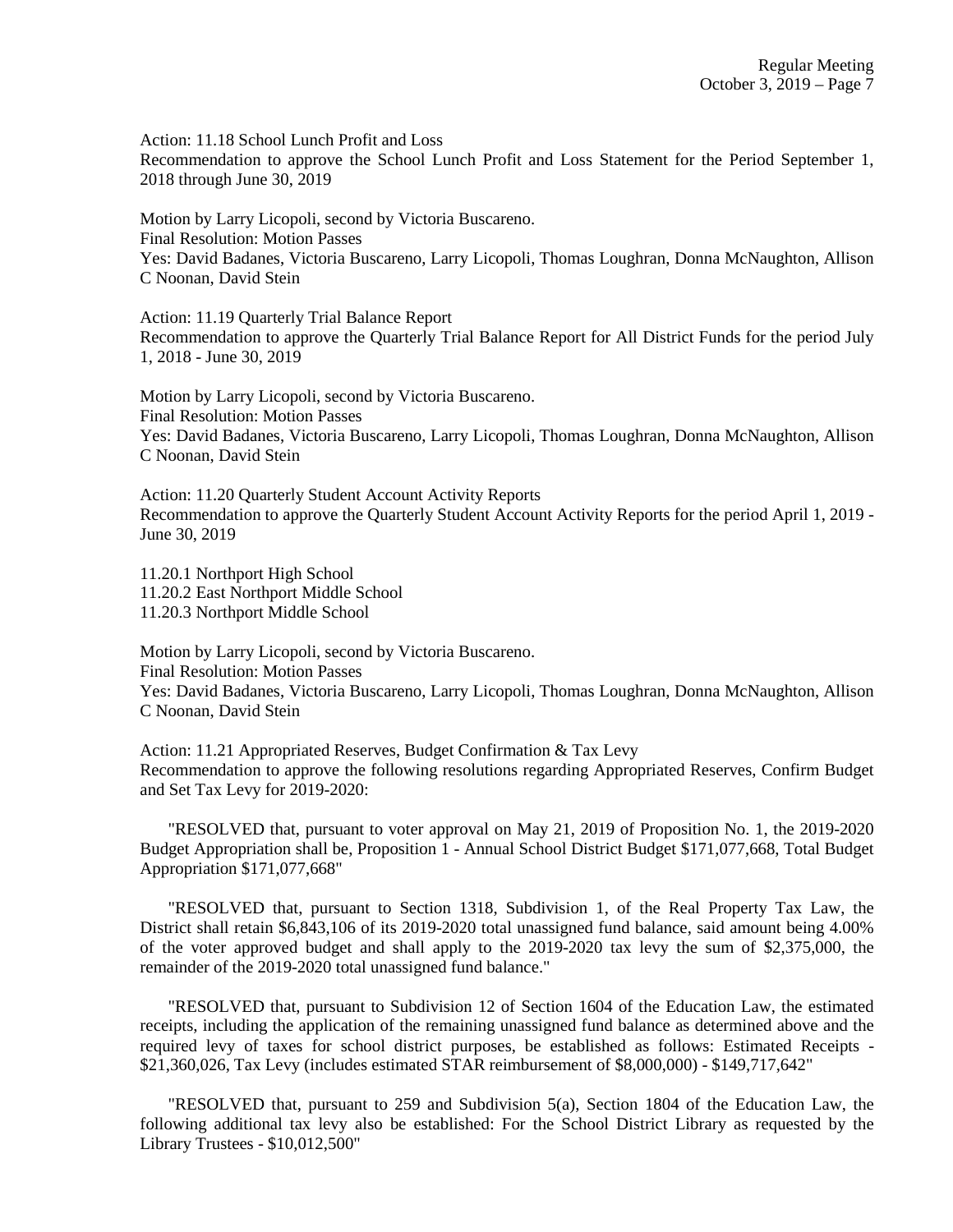"RESOLVED that, pursuant to Section 8 of the Suffolk County Tax Act and based upon the assessed valuation which has been certified to the District by the Town Assessor, the following computed tax rate per \$100 of assessed valuations be adopted and order certified to the Supervisor of the Town, together with the dollar amounts to be raised by the President of the Board: For Regular School Purposes (Amount to be Levied) \$149,717,642 (Estimated Tax Rate/\$100 AV) \$187.427; For School District Public Library (Amount to be Levied) \$10,012,500 (Estimated Tax Rate/\$100 AV) \$12.534"

Motion by Larry Licopoli, second by Victoria Buscareno. Final Resolution: Motion Passes Yes: David Badanes, Victoria Buscareno, Larry Licopoli, Thomas Loughran, Donna McNaughton, Allison C Noonan, David Stein

Action: 11.22 Transfer of Capital Fund Appropriations Recommendation to approve Transfer of Capital Fund Appropriations for the fiscal year 2019-2020 (\$1,022,990.00)

Motion by Larry Licopoli, second by Victoria Buscareno. Final Resolution: Motion Passes Yes: David Badanes, Victoria Buscareno, Larry Licopoli, Thomas Loughran, Donna McNaughton, Allison C Noonan, David Stein

### **12. SUPERINTENDENT'S REPORT - FOR INFORMATION ONLY**

Information: 12.01 Schedule H - Use of Facilities

Information: 12.02 UTN PDC

Information: 12.03 NASA PDC

### **13. UNFINISHED BUSINESS**

#### **14. NEW BUSINESS**

**15. ADJOURNMENT** - Board policy requires adjournment by 10:30 pm, unless meeting is extended by vote.

Information: 15.01 Upcoming Meetings

President Badanes reviewed the following upcoming meetings.

REGULAR MEETING Wednesday, October 16, 2019 7:00 p.m. William J. Brosnan School

REGULAR MEETING Thursday, November 7, 2019 7:00 p.m. William J. Brosnan School